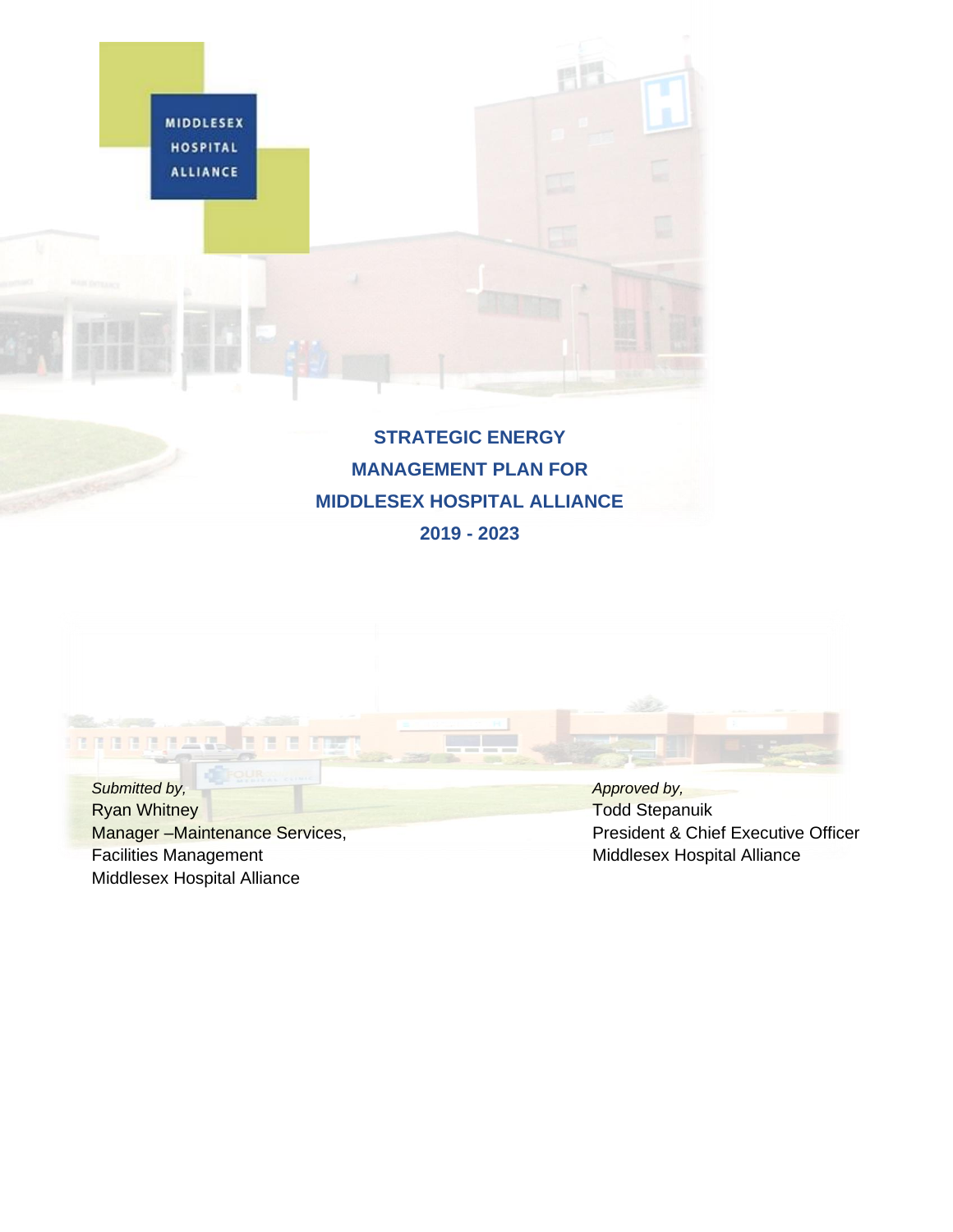# **Introduction**

The purpose of Middlesex Hospital Alliance's energy management plan and policies is to promote good stewardship of our environment and community resources. In keeping with our Strategic Pillar (Resources), Middlesex Hospital Alliances' energy management program will strive for a modern and efficient infrastructure, pursue operational efficiencies, and set a strong financial foundation.

The following data is an update for 2021 of the Energy Data for 2020 submitted as part of our requirements under the Green Energy Act. We have also included updates to our 2021 Strategic Energy Management Plan Timeline where applicable.

Background from the 2014-2018 Plan

- With energy management an integral part of business decisions, Middlesex Hospital Alliance can expect the following:
	- 3% reduction in energy consumption, with an overall reduction of 10% in utility costs
	- \$200,000 in savings annually to the bottom line (2 million over 10 years) via ESCO ("Energy Savings Company")
- Recent activity associated with managing these costs include the following
	- Increased awareness and monitoring of energy use and costs
	- OHA Hospital Scorecard survey participation and benchmarking report
	- Completed RFP for an Energy Partner
	- Implementation of Energy Performance Review with Proposed Firm
	- Participation in Energy Star Portfolio Manager Under Review
	- Participate in saveONenergy Programs with both Entegrus and Union Gas
- To further strengthen and obtain full value from energy management activities, a strategic approach will be taken: the organization will fully integrate energy management into its business decision-making, policies, and operating procedures.
- Active management of energy related costs and risks in this manner will provide a significant economic return to the organization and will support other key organizational objectives.

#### **Energy Management Vision**

The Middlesex Hospital Alliances' mission is "To provide the healthcare we would expect for our own families". This mission coupled with our vision of "Exceptional Care by

**Strategic Energy Management Plan - 2021 June Update** Page 2 of 16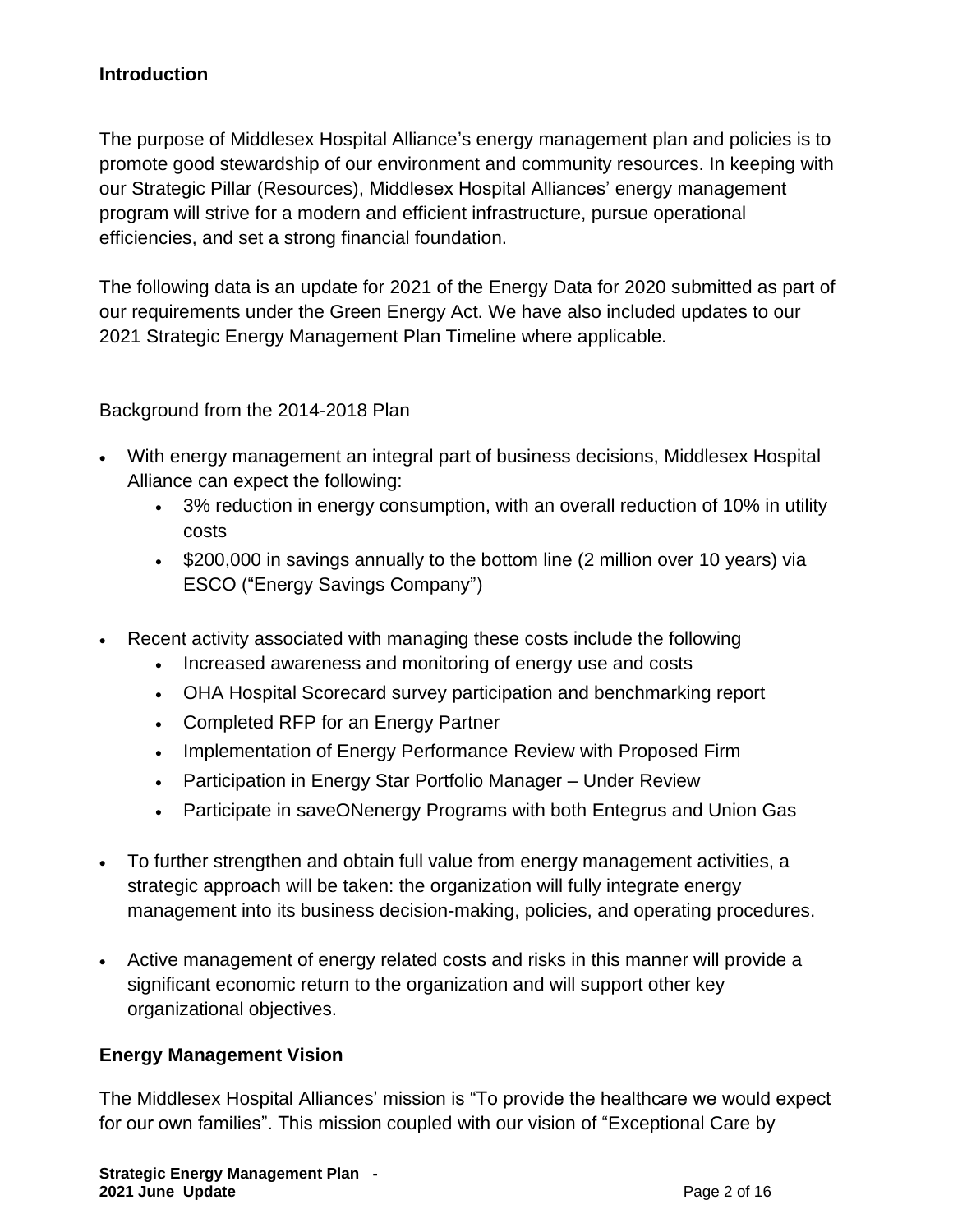Exceptional People" drive our commitment to energy management as a critical component of our success.

We at MHA consider our facilities to be an integral part of the patient experience and a direct link to successful patient outcomes. The efficient and effective operation of our facilities allows the resources to be applied to patient care and promotes our ability to achieve our mission. Environmentally we are also able to reduce our waste, control our emissions, and effectively reduce our carbon footprint to ensure an improved patient experience and also to create a healthier environment for everyone in our community. It should be noted that the Utilities budget (\$758,229) represented 43% of the annual Facilities budget (2018-19) and is also a significant item in the overall operations budget for MHA.

The MHA energy management vision is to *"Identify, Monitor and Reduce Waste, wherever possible, through education, infrastructure improvement, policy and process changes, and embrace a culture of sustained energy stewardship".* 

# **Guiding Principles for Strategic Energy Management**

Middlesex Hospital Alliance's energy management will be guided by these principles:

*Taking a Strategic Approach:* Middlesex Hospital Alliance actively manages energy costs by implementing opportunities as they are identified and within a limited budget envelope. By acting strategically, MHA can improve its energy-related performance. Internalizing energy management into our organization's day-to-day decision making, policies, and operating procedures will help ensure long lasting reductions in energy use throughout MHA.

*Supporting Mission-Critical Goals:*Strategic energy management supports the Middlesex Hospital Alliance's goals of delivering timely access to patient care services, meet or exceed established quality benchmarks, invest in our people in accordance with our principles and purpose, provide a safe environment for patients and people, and to ensure fiscal responsibility. The impacts of Middlesex Hospital Alliance's energy management efforts on those goals are reviewed using annual energy usage to determine positive outcomes.

*Pursuing Long-Term Change to Core Business Practices:* The core of a strategic approach is the consistent incorporation of energy management into our organization's strategic planning and budgeting processes. Change in energy-related business practice will cover all applications of energy management – new construction and major renovations, existing facility operations and upgrades, and the economic analysis and procurement practices underlying these practices.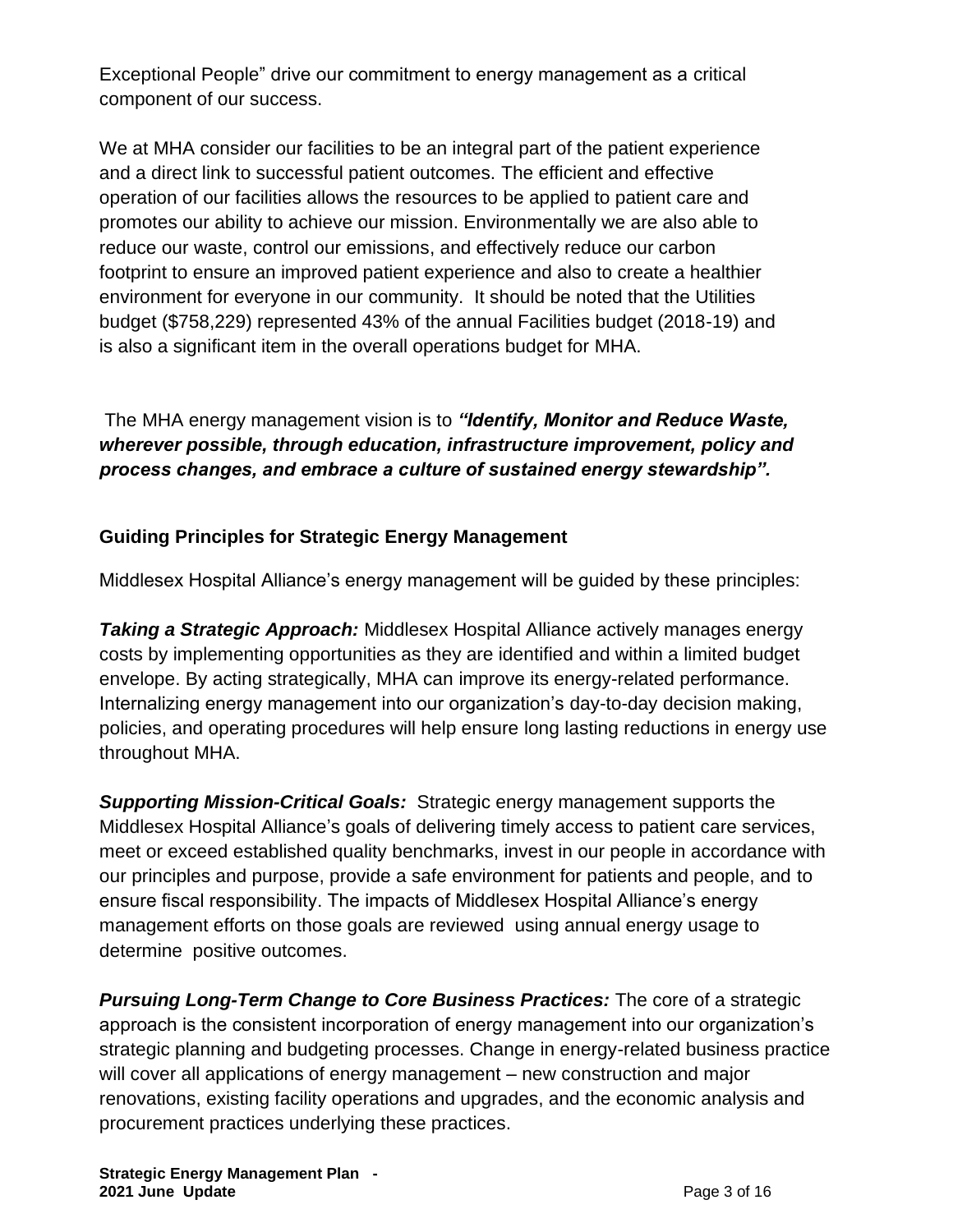*Fostering Organizational Commitment and Involvement:* Executive and organizational commitment and involvement is critical to successful strategic energy management. Senior management at Middlesex Hospital Alliance will work with facility managers and other key staff to ensure that adequate organizational support and resources are provided to maximize the benefits of energy management. Middlesex Hospital Alliance energy management will be integrated into the strategic planning and capital budgeting processes.

*Obtaining Solid Economic Returns:* Energy management investments will yield economic returns that meet Middlesex Hospital Alliance's standard requirements applied through the hospital's capital budgeting process. Middlesex Hospital Alliance will apply consistent financial analysis methods that consider life-cycle to reduce total cost of facility ownership and operation

*Using Available Resources and Assistance:* Middlesex Hospital Alliance will use all available sources of strategic, technical, and financial assistance to help achieve our energy management goals. These include programs through local distribution companies, the Ontario Power Authority, ENERGYSTAR, saveONenergy, the Canadian Coalition for Green Health Care, The Canadian Healthcare Engineering Society and EnerCan.

#### **The Business Case for Strategic Energy Management**

Below are the central business arguments for Middlesex Hospital Alliance's pursuit of strategic energy management. Section VI then presents the business proposition – the results of analysis of the energy efficiency opportunities and their associated costs and internal rate of return.

# *Strengthened Community Leadership and Environmental Stewardship*

Energy management is a visible, public commitment to the community and environment. Through aggressive energy management, Middlesex Hospital Alliance can provide leadership in promoting sustainable communities, efficient business practices, and environmental stewardship. This is an excellent opportunity to provide leadership and reduce costs at the same time.

# *Enhanced Healing and Working Environment*

In existing facilities, efficient operating practices improve patient as well as employee comfort with more stable air temperature, and better indoor air quality and lighting.

# *Improved Financial Health and Operating Cost Reduction*

Strategic energy management presents an opportunity to reduce operating costs and positively impact Middlesex Hospital Alliance's bottom line.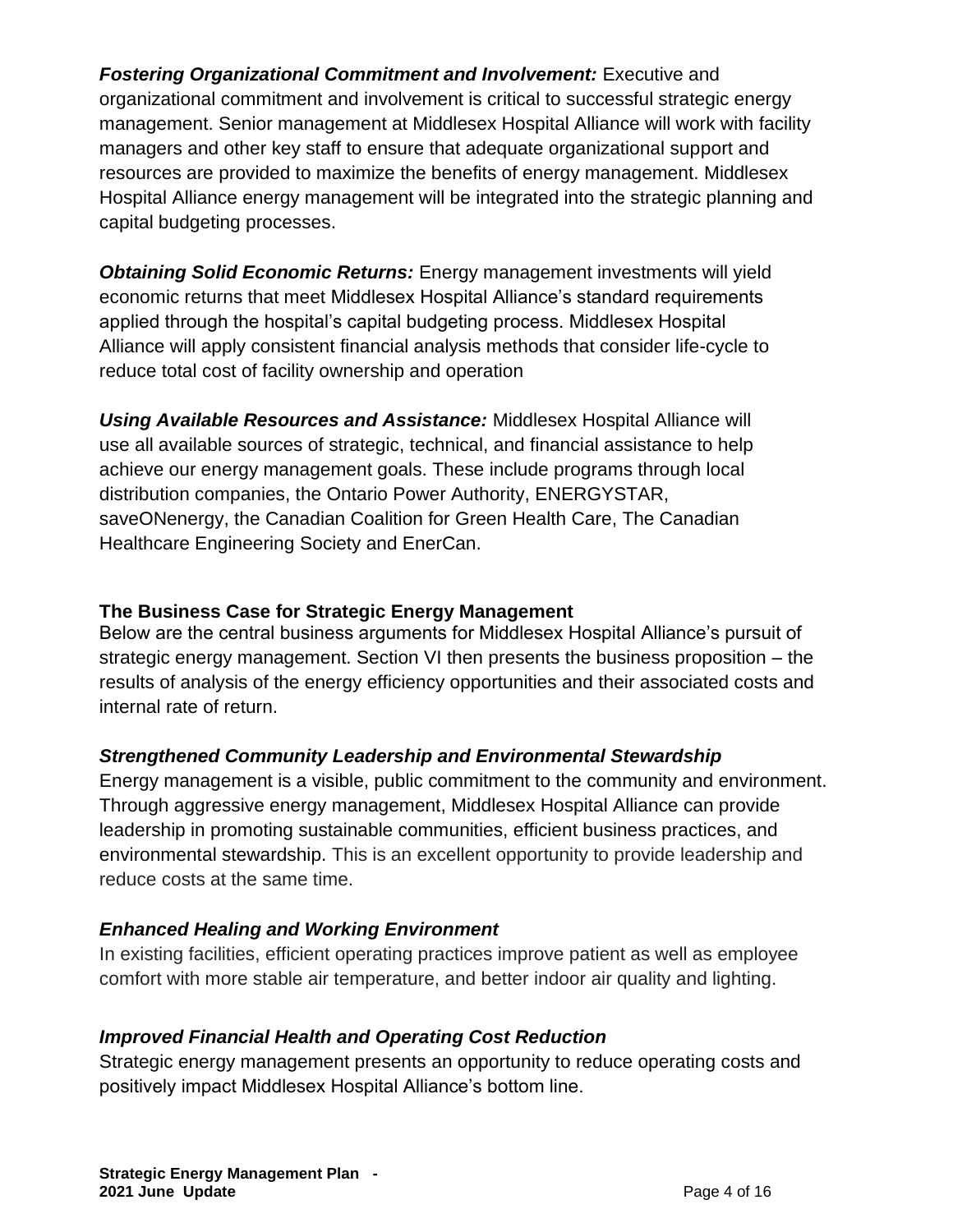Operating cost savings directly improve the hospital's operating position. Further, investments in energy projects typically have a lower risk of performance over time relative to other investments and savings from energy projects are easier to forecast than savings or revenue increases expected from more variable types of investment.

# *Optimization of Capacity to Meet Current and Expanding Operational Needs*

Energy efficiency optimizes inefficient or poorly designed and operated equipment/systems so wasted energy system capacity can be reclaimed for current and expanding operational needs. This "free capacity" can eliminate the need to add major new energy capacity and be much less expensive.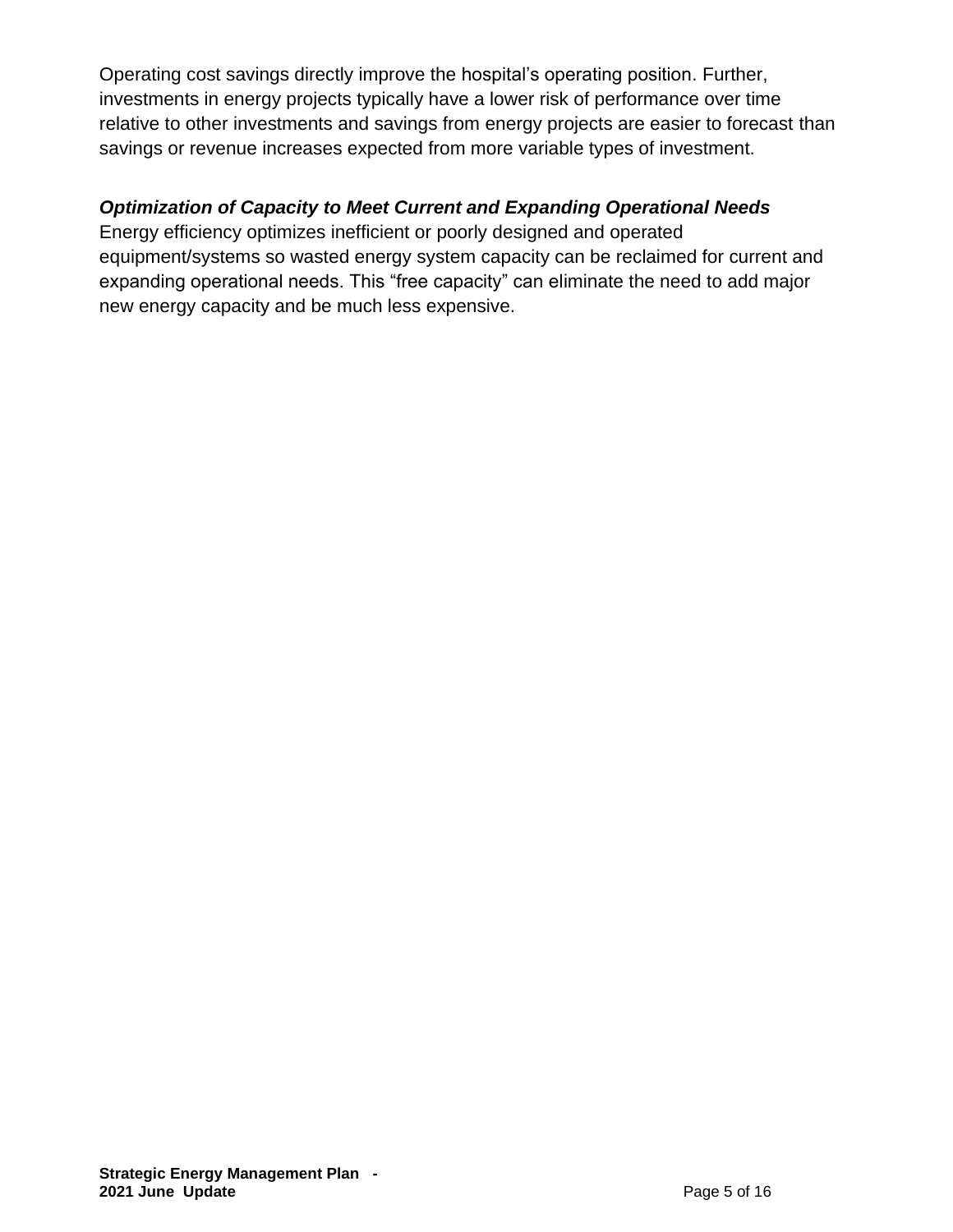#### **Business Proposition 2014**

- If energy management considerations are integral to relevant business practices, policies, procedures, and decision making processes the Middlesex Hospital Alliance's energy-related costs can be reduced by an *additional* 10% over a 10-year period.
- Middlesex Hospital Alliance will invest up to \$3 million in energy related capital and operating improvements, funded directly through guaranteed energy savings of \$200,000 annually over the next 12-year period (2014-2026).
- Utilizing an Integrated Decision making process, MHA will consider energy conservation and environment equally when selecting future capital projects

# **Outcomes 2014-2018**

- MHA has improved its Energy policies and processes including the following:
	- o Reviewing Equipment purchases to meet EnerGuide ratings
	- o Requiring Engineering to use Energy Efficient designs (e.g., LED lighting)
	- o Updating the Building Automation System and providing training to staff on its use
	- o Actively seeking grants for Energy Projects
- MHA completed a review of potential energy savings initiatives with an Energy Savings Company (ESCO). The review determined that an implementation of the work via this proposed contract would not be positive for MHA and it was decided not to continue the relationship.
- During the 2014-2018 period MHA completed a significant amount of HIRF (Hospital Infrastructure Renewal Fund and Hospital Infrastructure Renewal Grant) projects. During this work MHA has included improvements in facilities and used the goal of improved energy efficiency as part of the design criteria. The primary reasons for the projects were the failure or impending failure of the systems and their inefficiency.
- During 2017 the Government introduced the Hospital Energy Efficiency Program (HEEP). MHA was able to leverage several projects that were specific to energy efficiency while at the same time updating old run-down infrastructure. This program was discontinued in the 2018/19 fiscal year.
- During 2014-2018 MHA also implemented capital projects using Energy Efficiency as one of the design elements. For instance, projects have implemented the use of LED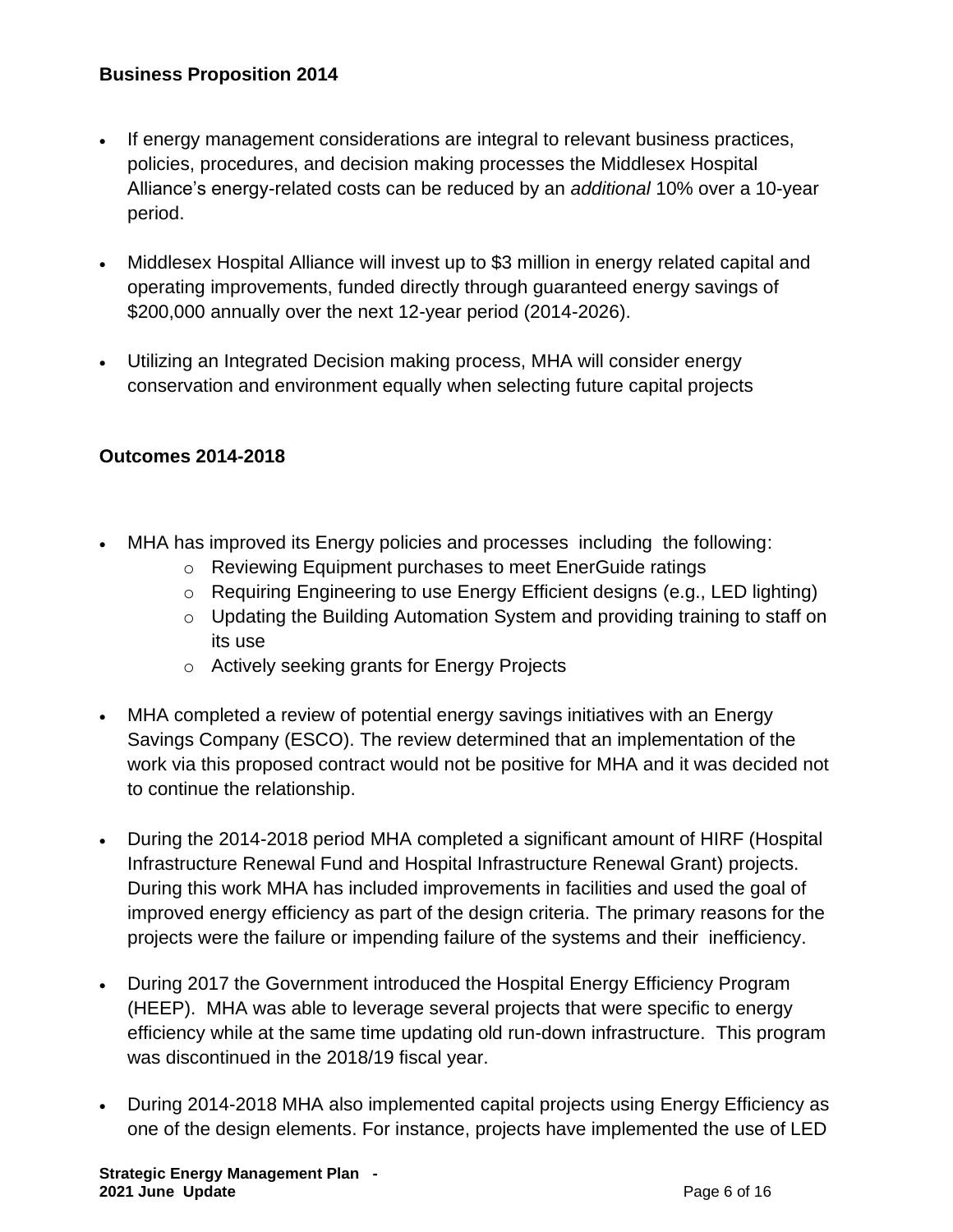lighting and the use of the most energy efficient HVAC updates where possible. New Patient Care equipment is reviewed for use of Energy Star rated units where possible.

• During the period **2016-2020** MHA has made significant strides in energy reduction (consumption). The chart below shows the progress over that timeframe.

|       | REDUCTIONS 2016 vs 2020 |             |  |
|-------|-------------------------|-------------|--|
|       | <b>SMGH</b>             | <b>FCHS</b> |  |
| Hydro | 5%                      | 15%         |  |
| Gas   | $-1\%$                  | $-3%$       |  |
| Water | 26%                     | 116%        |  |

Note that 2016 was an abnormal year for water in FCHS. The reduction between 2017 and 2020 was 44%

# **HIRF/HEEP Projects that have impacted Energy 2014 thru 2018**

1) Replacement of AHU#4 at FCHS -- A new energy efficient Air Handler was installed in 2015-16 with improved controls

2) FCHS Controls -- The old control system was updated in 2016 with new Direct Digital Control allowing better control of HVAC systems.

3) SMGH Controls -- The old control system was updated in 2016 with new Direct Digital Control allowing better control of HVAC systems.

4) DCW/DHW Piping -- A renewal of the Hot and Cold water piping system at SMGH was completed in 2015 resulting in 26130 cubic meter saving in water use (\$57,930) .

5) SMGH Cladding -- New exterior Cladding was completed in 2015 improving the insulation value of the facility.

6) SMGH Boilers -- New Heating boilers were installed in 2016 with a 20% improvement in efficiency

7) SMGH/FCHS Medical Air & Vacuum Pump -- The pumps where replaced with new efficient units resulting in water and hydro savings.

8) FCHS/SMGH – The start of a roofing replacement program in 2017 at both sites has resulted in a portion of the roof with more energy efficiency

9) AHU#3 – FCHS -- A new energy efficient Air Handler was installed in 2016-17 with improved controls

10) SMGH – A new Cooling system for the OR's was installed with new controls in 2017.

11) The SMGH old Cooling Tower was replaced in 2017 with a new unit utilizing VFD fans and precise controls to improve efficiency.

**Strategic Energy Management Plan - 2021 June Update** Page 7 of 16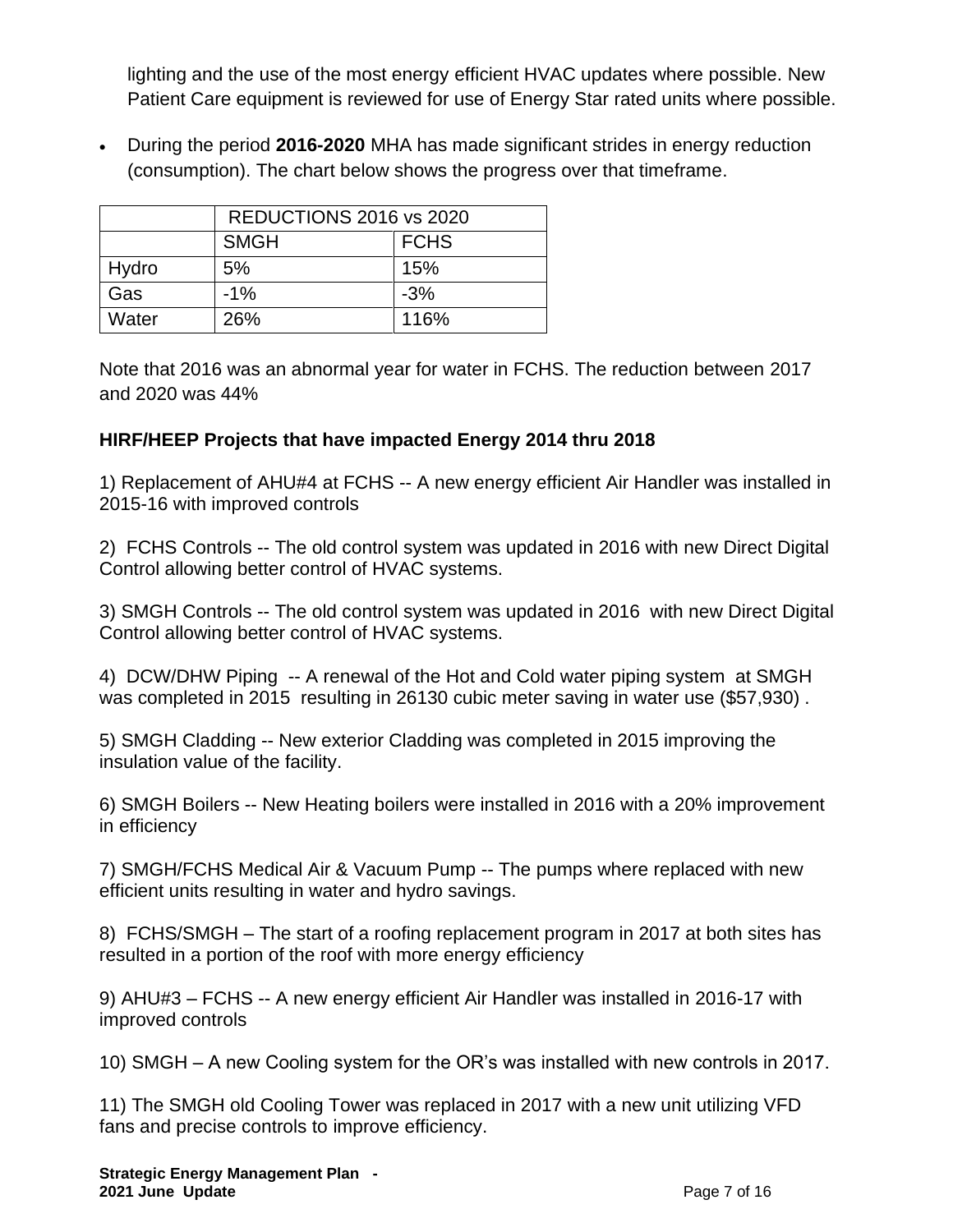12) The SMGH Kitchen Exhaust system was install in 2018 with new controls to improve efficiency

13) Air Compressors at both sites where replaced with energy efficient models in 2018

14) The replacement of #700 Air Handler that serves the DI/OR area at SMGH in 2018- 19 with a new unit using VFD and Building Automation control technology for improved efficiency will reduce energy usage.

15) Outdated Exterior Lighting at FCHS was replaced in 2018-19 with LED technology.

16) As part of the HEEP program at FCHS a significant amount of the interior old-style light was converted to LED

17) Two RTU (Roof Top Units) HVAC systems where replaced with new efficient units at FCHS as part of HEEP

18) At SMGH, the first phase of an interior lighting upgrade to LED took place utilizing the HEEP funds

Save on Energy 2014-2018

MHA has been working with both Union Gas and Entegrus to obtain Energy Incentives thru the Ontario Government "Save on Energy" program.

In total MHA completed 15 projects and submitted 12 projects for review by Union Gas and Entegrus. This resulted in over \$30,000 in incentive grants to date.

# **HIRF/HEEP Projects that have impacted Energy 2019 thru 2020**

- 1) Replacement of Inverted Roof Covering Section 1.2B and 3.1 at FCHS
- 2) Replace Domestic Hot Water pumping system using VFD and new control technology - SMGH
- 3) Replace Domestic Hot Water heaters with new system SMGH
- 4) Steam Boiler replacement = FCHS
- 5) AHU Replacement at FCHS
- 6) AHU#2 Replacement FCHS
- 7) Replacement of Inverted Roof Covering Section 1.2A at FCHS
- 8) Window replacement at FCHS

#### **Energy Awareness/Awards Programs 2014-2020**

MHA participated in two major energy awareness programs. The first was the Ontario Regulation 397/11 Energy Conservation annual reporting each year in July. Currently MHA have posted the required results for 2011 thru 2017 on both the Government and the MHA web sites.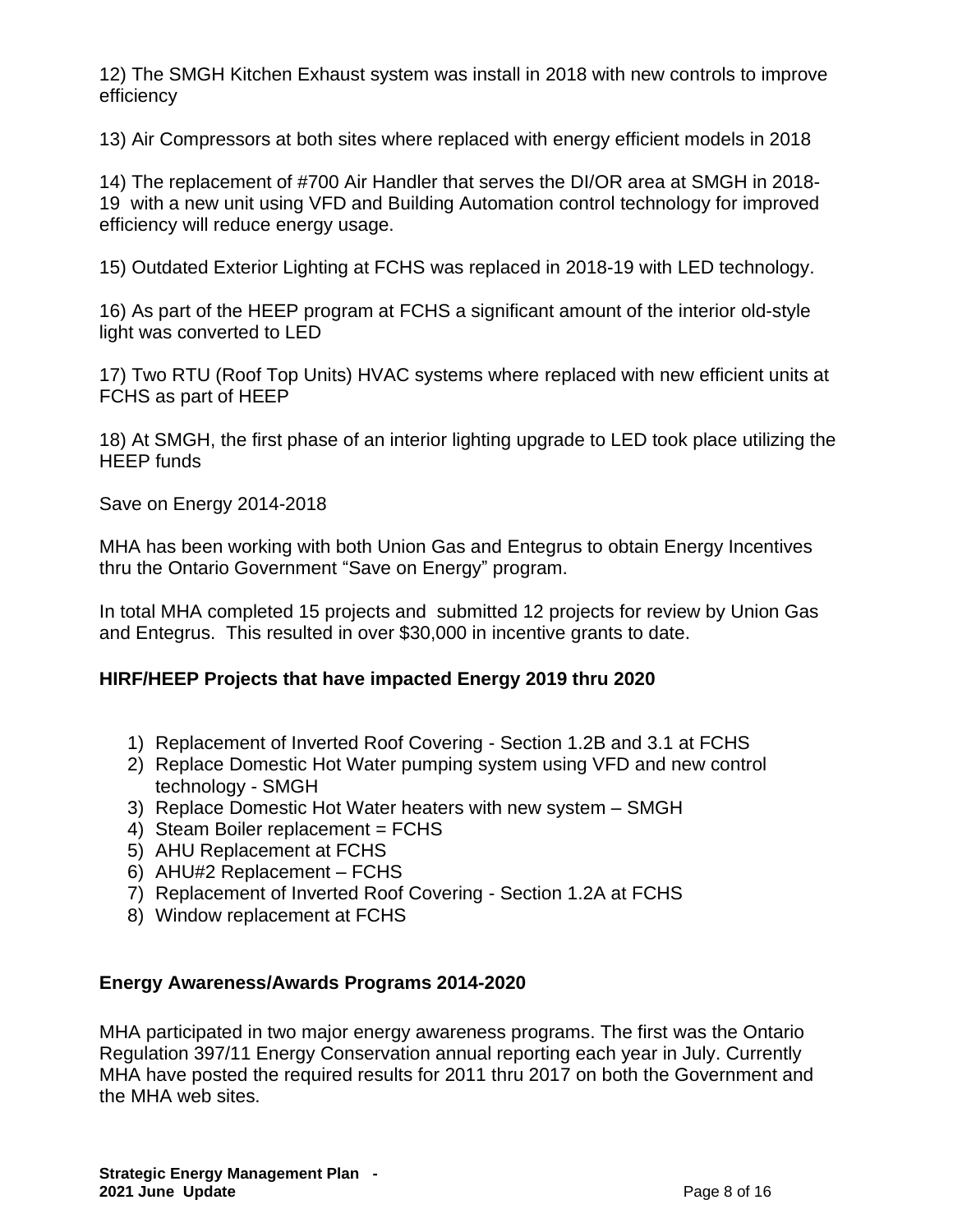The second program is the Green Hospital Scorecard from OHA (greenhealthcare.ca) which uses the Energy and Waste Management reporting to rank individual Hospitals to both their peer hospitals and all Hospitals in Ontario. MHA has participated from 2014. MHA has achieved at the Bronze Award level compared to other hospitals. MHA has had Energy Usage and Energy Intensity better than both peer and All Hospital group submissions during this period.

In 2018 FCHS was the TOP Performer in Small Hospitals for Water usage in 2017 and was recognized with this award certificate at the annual OHA conference.

In 2019 FCHS was awarded the Top Performer for Small Hospitals for Water usage.

In 2019 SMGH was awarded the Top Performer for Small Hospitals in Energy usage.

#### **Energy Management Goals 2019 - 2023**

The following outlines some of the Strategic Energy Management Plan new and continuing goals that are used by the Middlesex Hospital Alliance. They include, but are not limited to, the following:

#### **Goal: SEMP Approval, Resources to Implement**

- ➢ Executive approval, process adjustments and resource allocation to support initiatives.
- $\triangleright$  Support from key staff (financial management, purchasing/procurement, construction, building operations, etc.).
- ➢ Review of mechanisms/processes to make resources available.
- ➢ Clarification and communication of staff roles and responsibilities, performance goals, and energy management reporting.

#### **Goal: Implement Financial Practices and Decision Making Processes**

- ➢ Money spent to achieve energy efficiency is viewed as an investment, not a cost.
- $\triangleright$  Financial decision makers consistently use life cycle cost analysis (LCCA) on all new construction, major renovations, and equipment replacements in addition to lowest cost option.
- $\triangleright$  Staff are trained on life cycle cost analysis, financial requirements and the decision making process.
- ➢ Decisions about energy management investments are part of Middlesex Hospital Alliance's high-level, long range process of budgeting for capital and operations.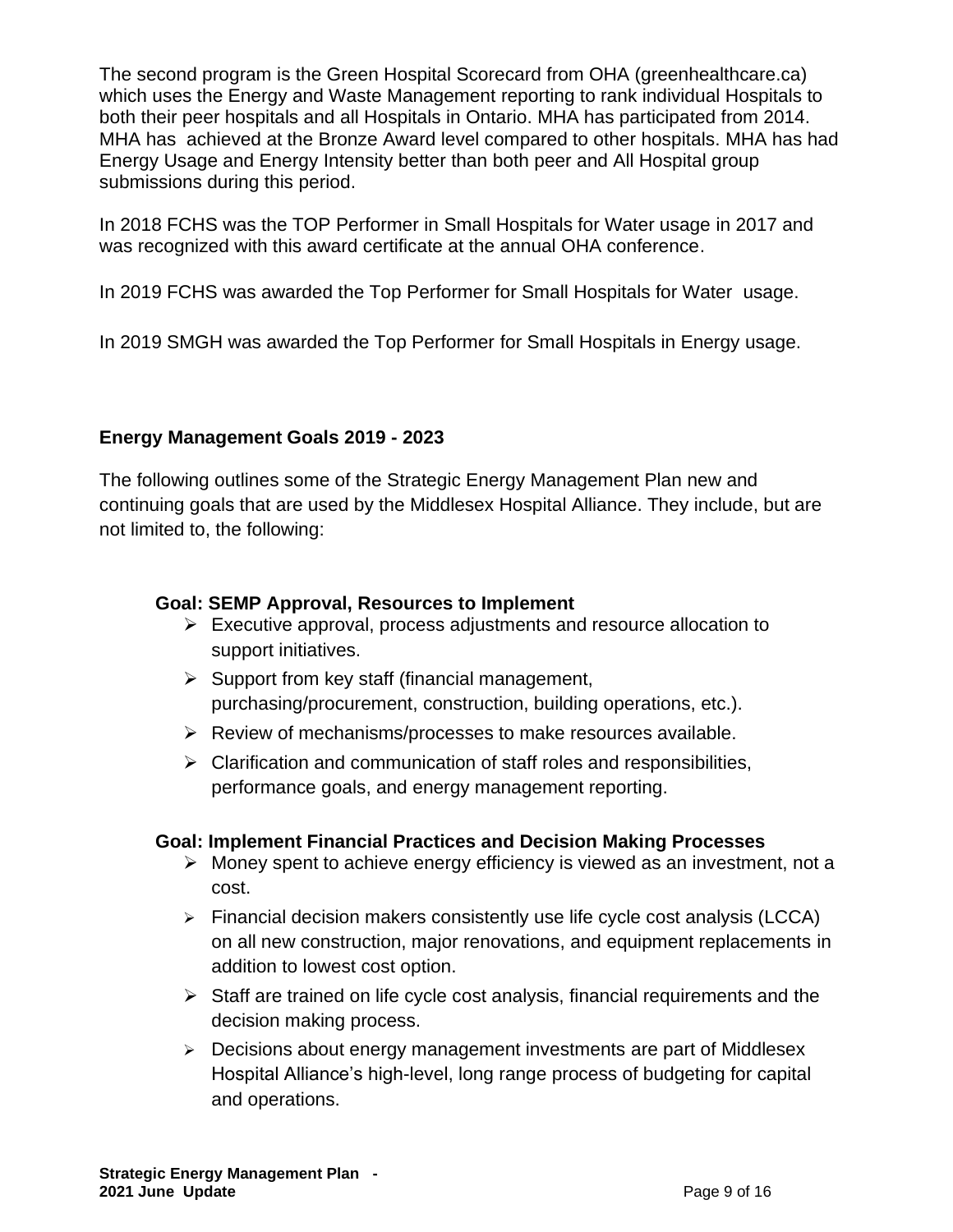# **Goal: Implement Strategic Energy Management Practices Establish Purchasing Specifications for Energy Efficient Equipment and Services**

- $\triangleright$  Establish new and consistently use existing purchasing specifications that minimize life-cycle costs for energy efficient equipment and services.
- ➢ Use/Establish efficiency specifications for standard equipment routinely replaced (e.g. lights, motors, and unitary HVAC equipment).
- $\triangleright$  Use/Establish efficiency guidelines that apply LCCA for custom equipment purchases (e.g. chillers).
- ➢ Use/Establish efficiency standards for design and construction, and for building operations and maintenance services.

# **Enhanced Design & Construction (D&C) Practices**

- $\triangleright$  Use improved new construction practices in all capital projects that specify early team collaboration and "integrated design" (ID).
- $\geq$  Integrated design required for funding.
- ➢ RFPs, contract terms & conditions, & fee structures will support ID.
- ➢ Apply LCCA and financial hurdle rates described above to design decisions.
- ➢ Apply established purchasing procedures and specifications.
- $\triangleright$  Include incentives and tax credits wherever available.
- ➢ Educate all MHA project managers or construction managers and contractors on integrated design and their respective roles in master planning pre-design, design, construction, testing, commissioning, and monitoring.

# **Enhanced Facility Operating Practices**

- ➢ Set and meet clear energy performance targets for new build projects; measure and improve over time.
- ➢ Establish baseline for measuring performance goals (e.g., code, or national reference standards like ASHRAE 90.1).
- $\triangleright$  Set targets, measure performance and strive for improvements over time.
- $\geq$  Specify commissioning as a standard procedure.
- ➢ Ensure that all building systems and elements will be designed, installed, and calibrated to operate as designed.
- ➢ All involved contractors will work closely throughout the design process and occupancy to ensure good transition.
- ➢ Improve Building Operating Performance thru Facilities Staff use of Controls and ongoing efforts to optimize operation of HVAC systems
- ➢ Equipment tune-up and improved operations and maintenance (O&M) will achieve the following results while supporting patient care, and facility comfort and safety.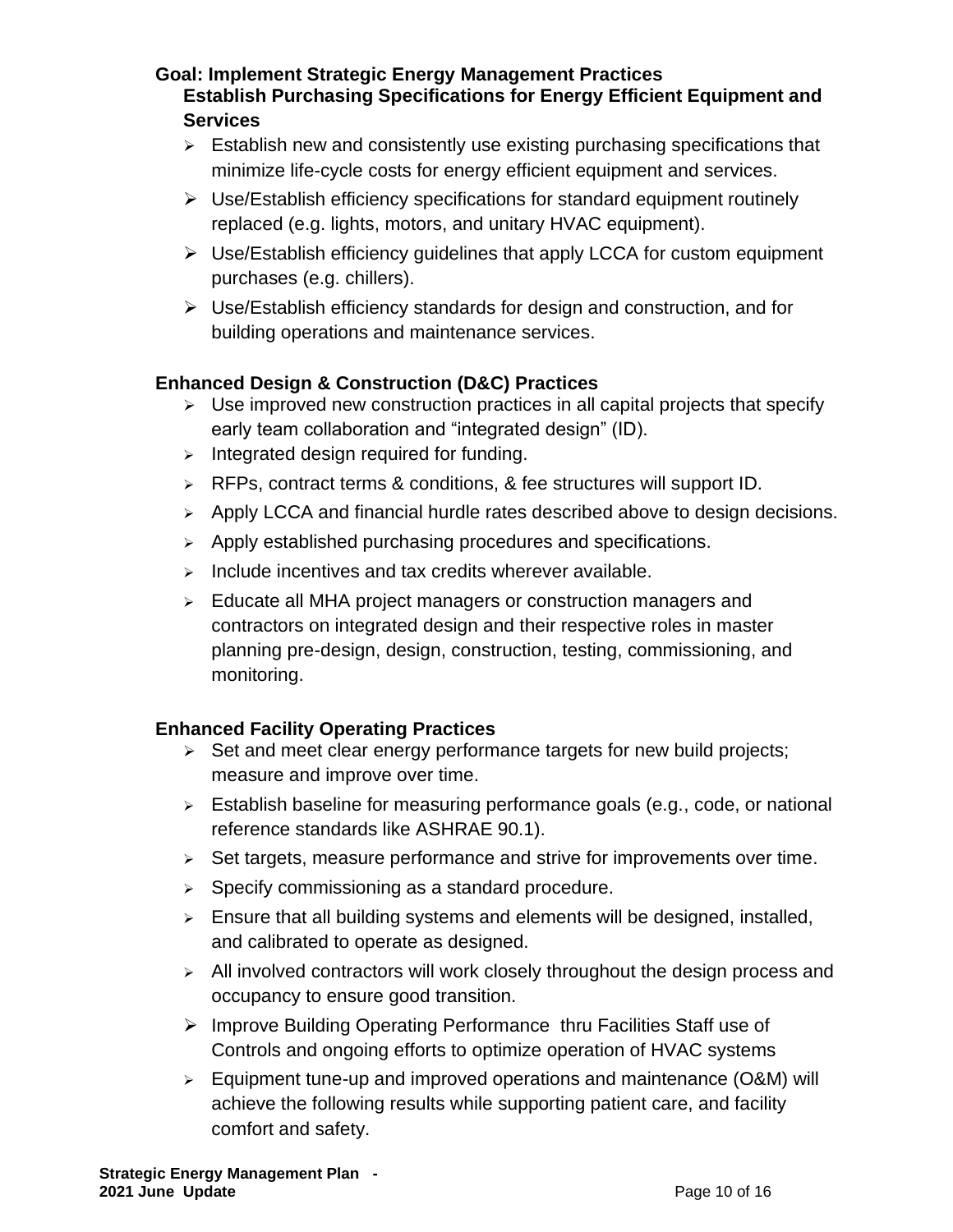- ➢ Achieve reductions in operating costs for existing facilities and continue to improve these metrics.
- ➢ Use Building recommissioning to continue to improve operations and reduce energy usage
- ➢ Improve OHA Green Scorecard rating to the Silver level by 2022 in its Peer Group.

#### **Cost-Effective Facility Upgrades**

- ➢ Implement equipment and system upgrades where justified by life-cycle cost analysis.
- ➢ Expand use of qualified service providers as needed. Develop standard RFP documents, contract terms, and reporting standards.

#### **Actively Manage Energy Commodity**

- ➢ Minimize utility costs and exposure to market risks. Utility costs include natural gas, electricity, water, and sewer.
- ➢ Participate in the energy/utility regulatory process.

#### **Goal: Monitor, Track, and Reward Progress**

- ➢ Track progress on Strategic Energy Master Plan
- ➢ Track energy reductions monthly and report annually
- ➢ Participate in Award/Recognition and monitoring programs such as Green Hospital Scorecard
- ➢ Provide energy monitoring information to Government and Public thru online support of the Energy Reporting requirements.
- ➢ Reward staff for successes.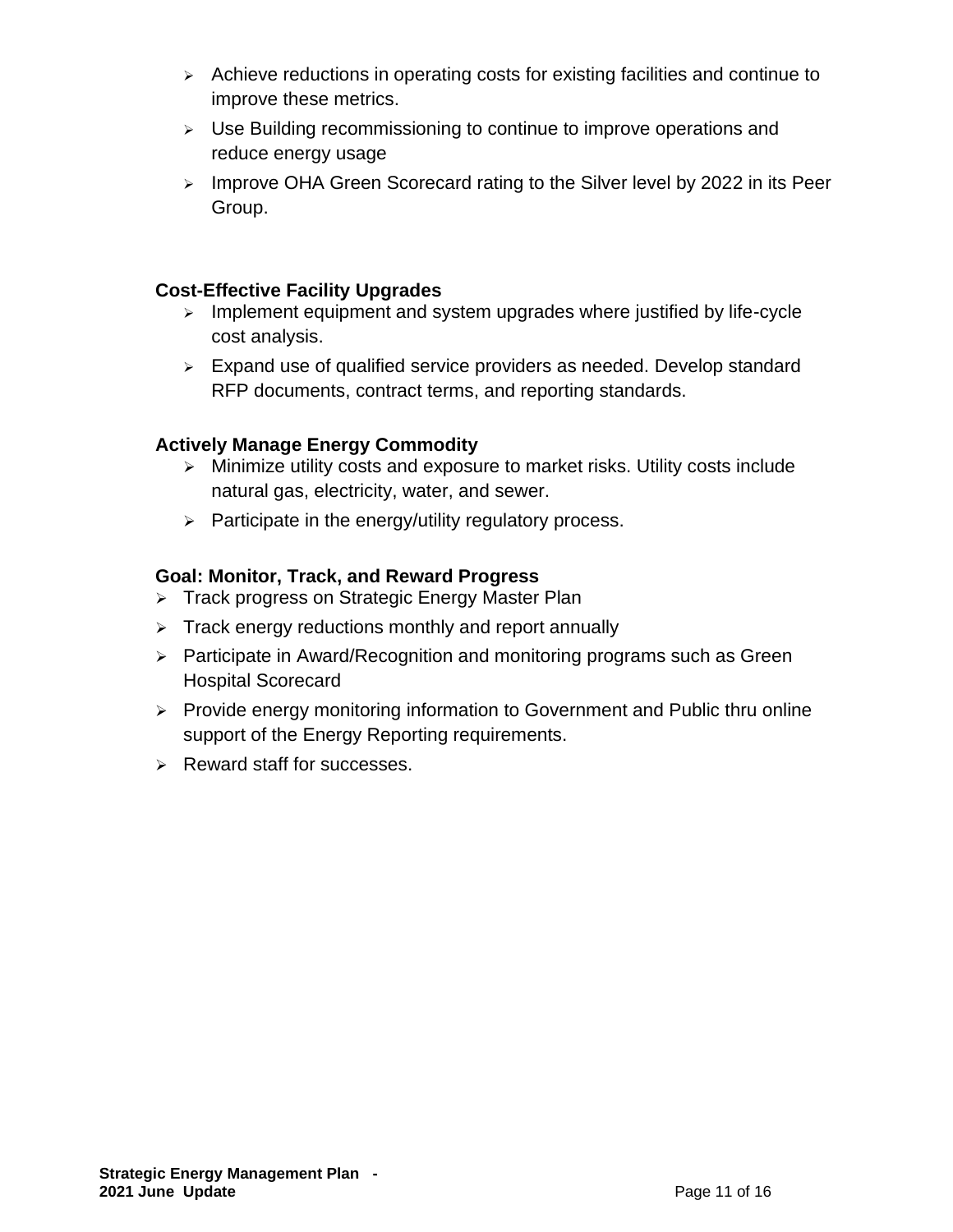# **Annual Energy Consumption Data 2016 - 2020**

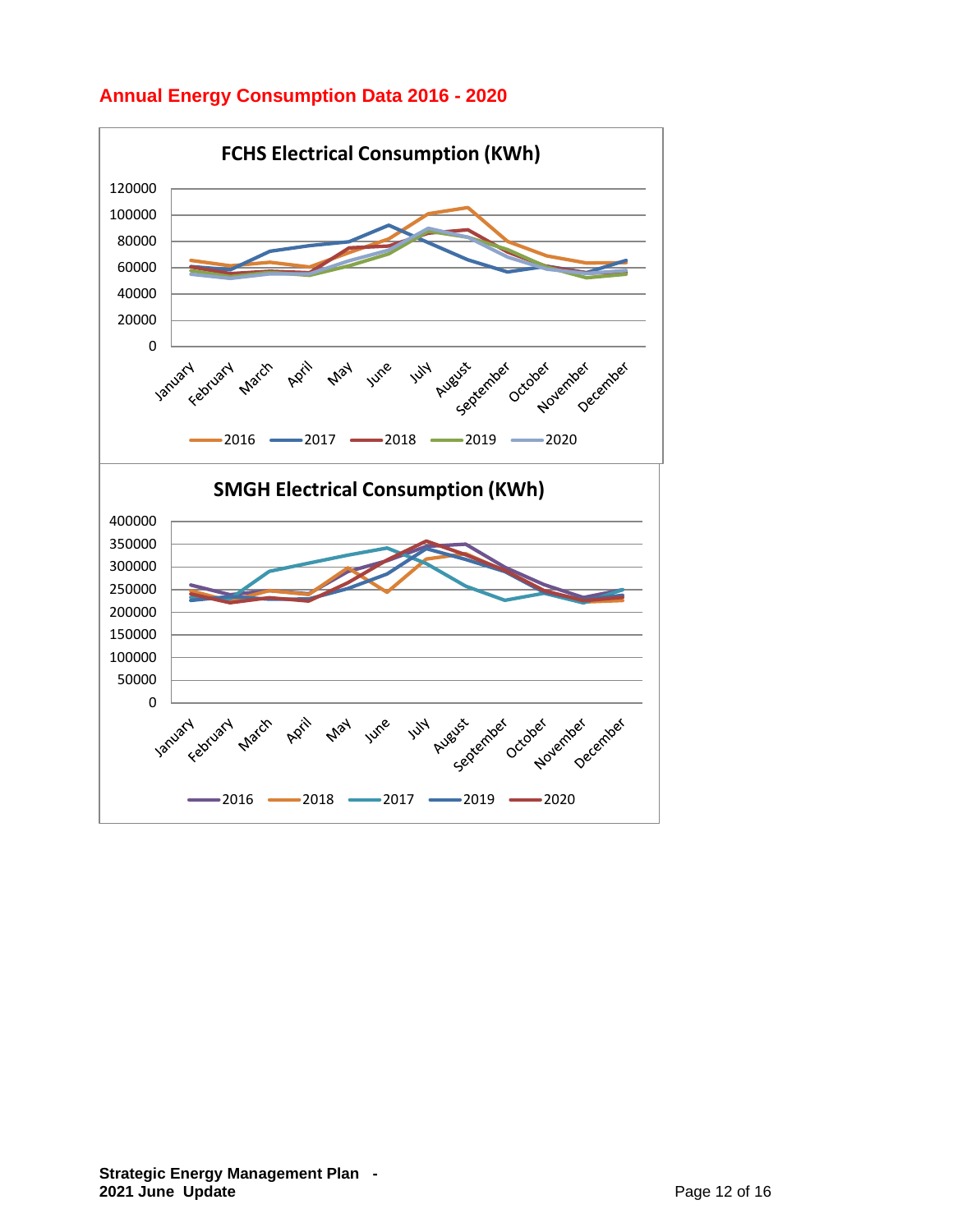

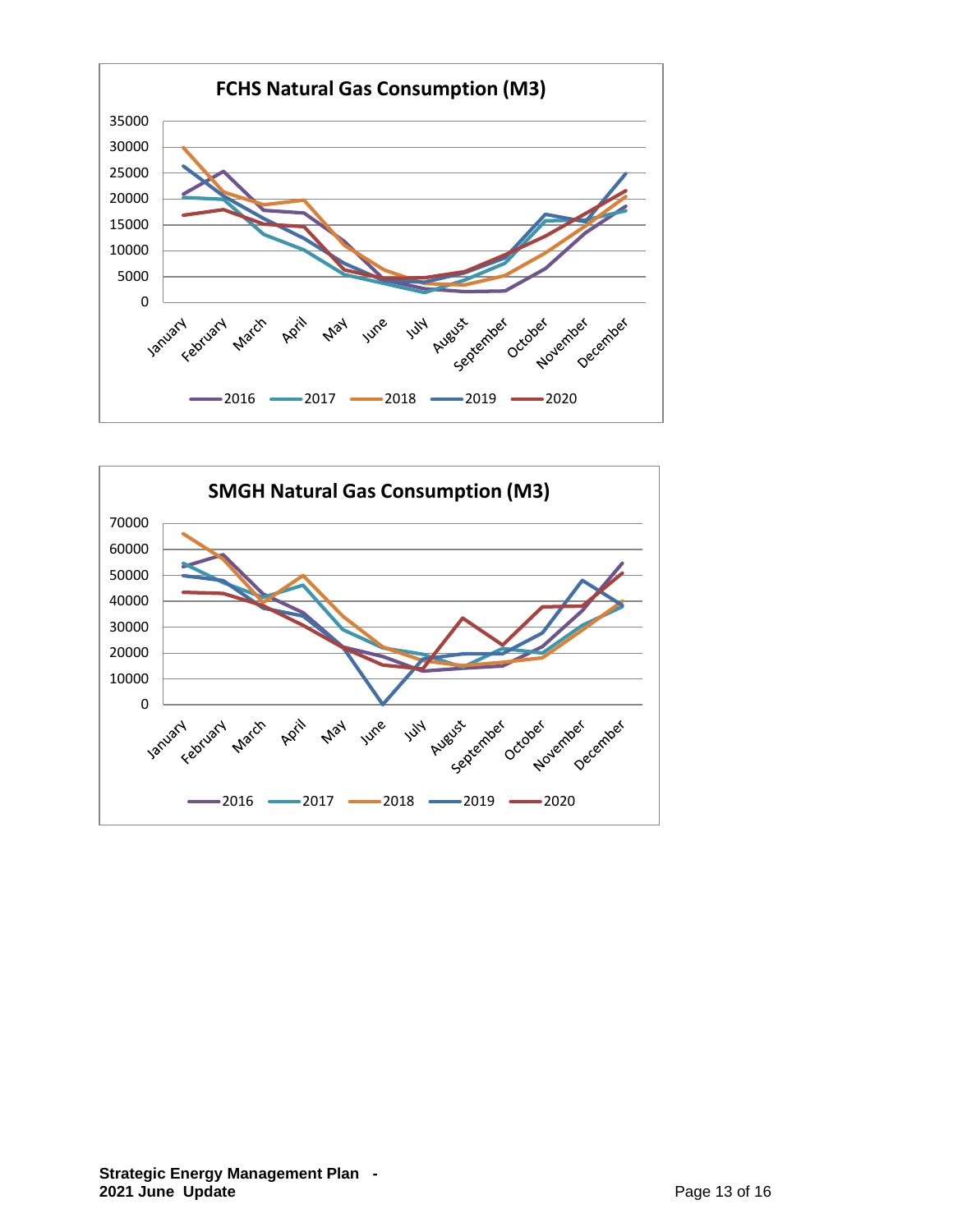



Consumption values are shown as a gauge of operation from year to year. As improvements to equipment and facilities operational processes have been implemented consumption can be used to indicate an energy improvement and its sustainability. When reviewing consumption other factors such as Clinical changes , number of procedures and weather all impact the overall consumption and are reviewed when determining final success of facility changes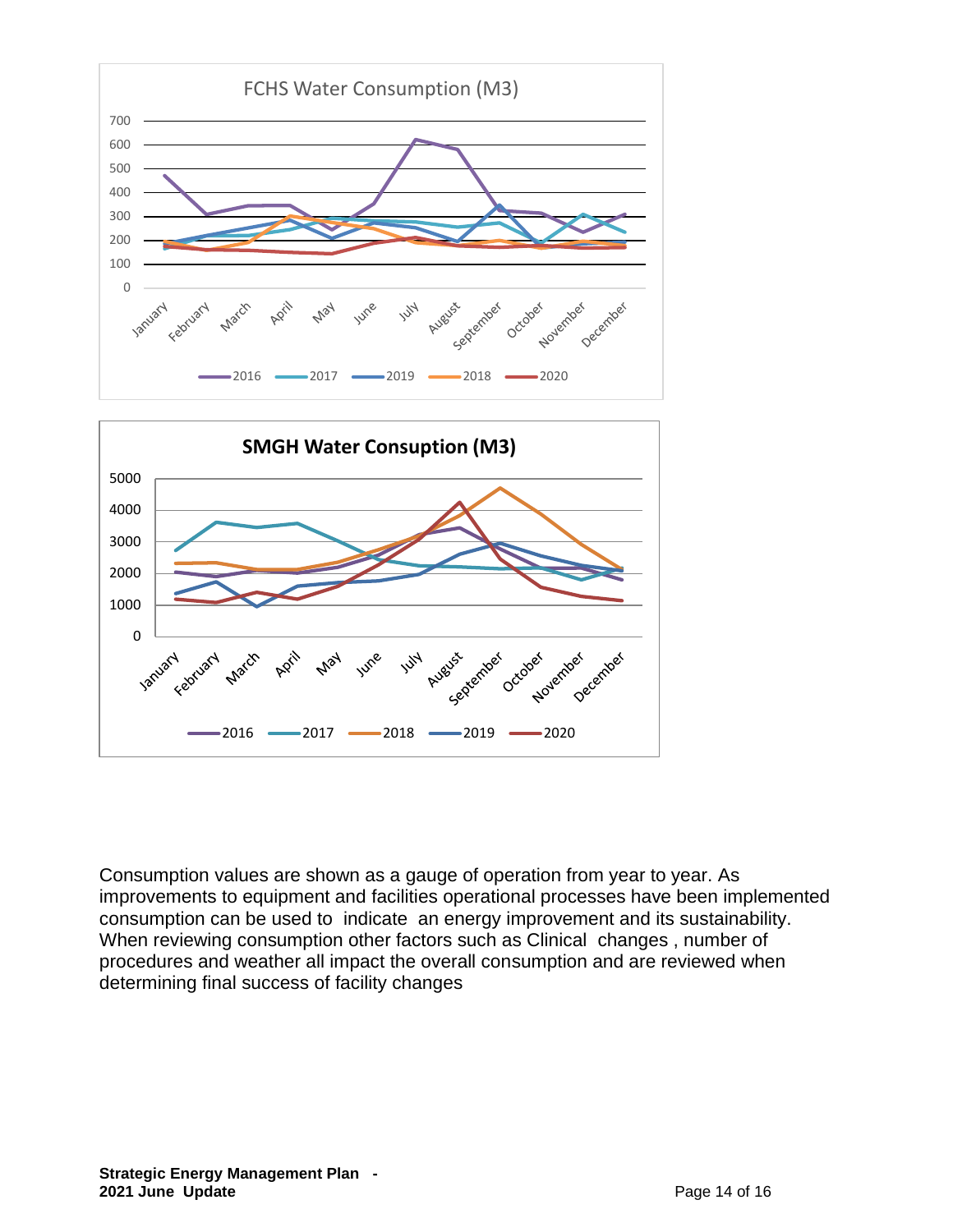#### **2019-2023 Future Plan**

 MHA will continue to update the Infrastructure of the facility using the best Energy Efficient methods and equipment possible. MHA has reviewed potential Infrastructure upgrades that would meet the funding criteria for HIRF, which is the most likely funding source. Upgrades in the following areas are under consideration as MHA receives funding support as they impact both energy usage and operational needs.

#### **SMGH**

- Elevators
- Remainder of all roof areas
- Distribution Systems steam piping and condensate systems
- Remainder of interior lighting
- Walk in coolers (kitchen)
- Remainder of Air Handling Units

# **FCHS**

- Remainder of roof areas
- Walk in coolers(kitchen)
- Remainder of Air Handling Units
- Remainder of Roof Top Units
- Remainder of Windows